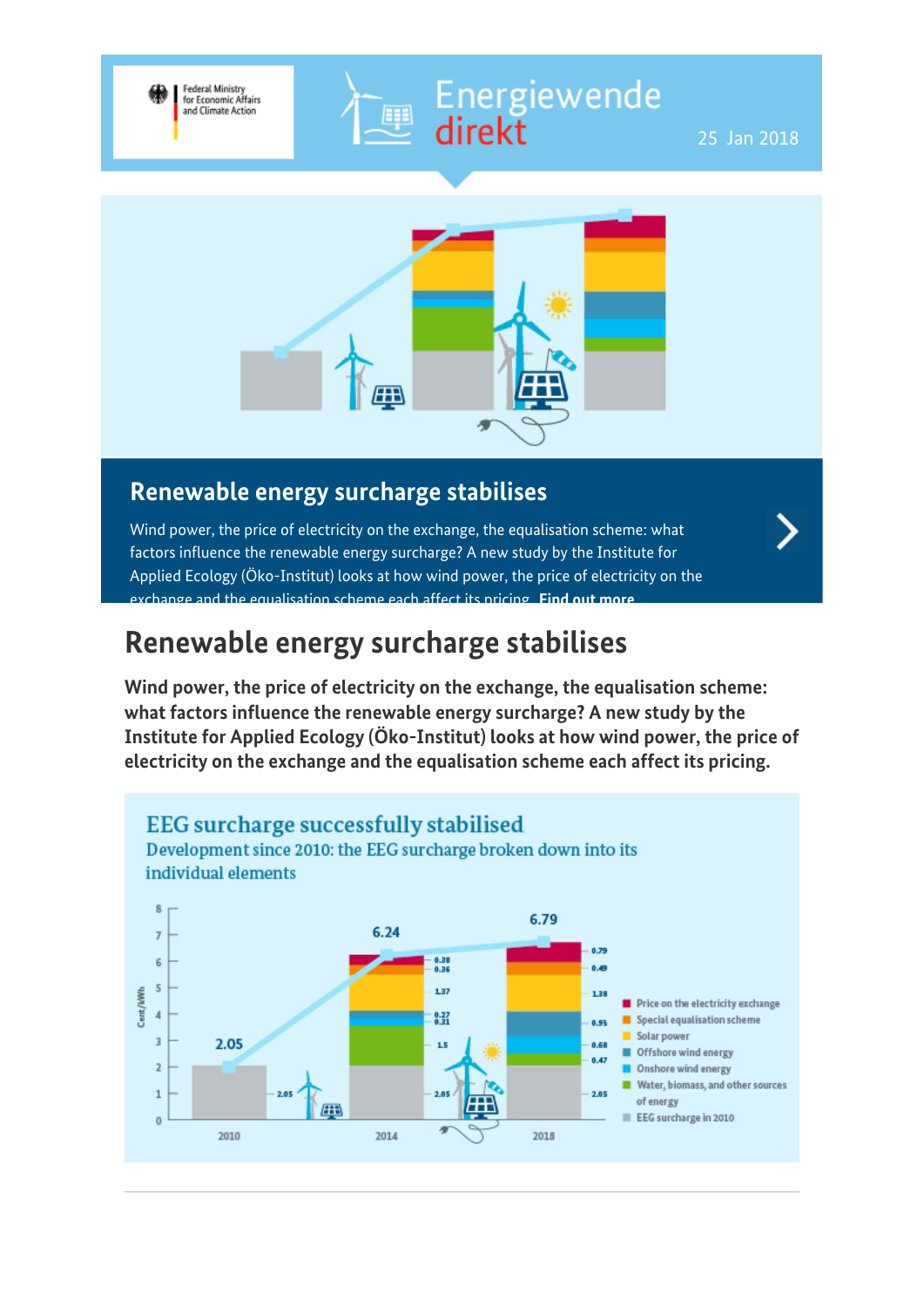In Germany, the price of the renewable energy surcharge (EEG surcharge) – used to finance the expansion of renewables on the electricity market – is a topic of public interest. This surcharge is paid by customers via their electricity bills. Apart from the discussion on whether the surcharge is too high and how it can be reduced, there is also a lot of speculation about what exactly leads it to rise. The Federal Ministry for Economic Affairs and Energy has therefore commissioned the Öko-Institut to undertake a study into what really does affect its price progression.

#### **Reforms of the Renewable Energy Sources Act having a positive effect on electricity bills**

Between 2010 and 2014, the renewable energy surcharge often increased at rapid pace, climbing by 4.2 cents per kilowatt hour (ct/kWh) overall. From 2014 to 2018, however, the rise was only minimal – 0.5 ct/kWh. The average household is paying roughly the same in electricity bills as they did in 2014. The fundamental reforms undertaken over the past four years have made it possible to put an end to the spiralling increase and to stabilise both the surcharge and, with it, electricity prices as well.

#### **Price on the electricity exchange vs. EEG surcharge**

The price on the electricity exchange has been found to contribute 20 per cent to the rise in price of the EEG surcharge. This makes it one of the most important influencing factors. Electricity from renewables is mainly sold via the electricity exchange, meaning that if the price on the exchange falls, so too do market premiums for this electricity. This drop in revenue then has to be balanced by charging a higher EEG surcharge. Since 2010, the price on the electricity exchange has fallen dramatically. This reason alone has contributed a rise in the EEG surcharge of 0.8 ct/kWh up to 2018. The amount paid by the consumer is calculated based on the price of electricity on the spot market plus the EEG surcharge.

#### **Exemptions for electricity-intensive companies**

Almost two-thirds of the EEG surcharge is financed by businesses and public institutions, and just over one-third is funded by residential customers. Both railways and those companies which use a lot of electricity and face international competition can apply for a partial exemption from the EEG surcharge. However, these exceptions only made a minimal contribution to the rise of the EEG surcharge. In total, the 'special equalisation scheme', as it is known, contributed 0.5 ct/kWh to the rise in price. This is equal to 10 per cent of the rise in price of the EEG surcharge since 2010. The vast majority of companies are continuing to pay the full EEG surcharge.

Until 2014, the use of solar energy represented a very cost-intensive means of generating green electricity, thus making a high contribution to the increase in the EEG surcharge. Since then, the situation has changed. Although solar installations have continued to be built since this date, the technology involved has become continually cheaper, meaning that solar energy has been contributing to the rise in the surcharge less and less.

This trend started to be reversed following the reform of the Renewable Energy Sources Act in 2014 and continued with a further reform in 2017. The 2014 revision stipulated binding deployment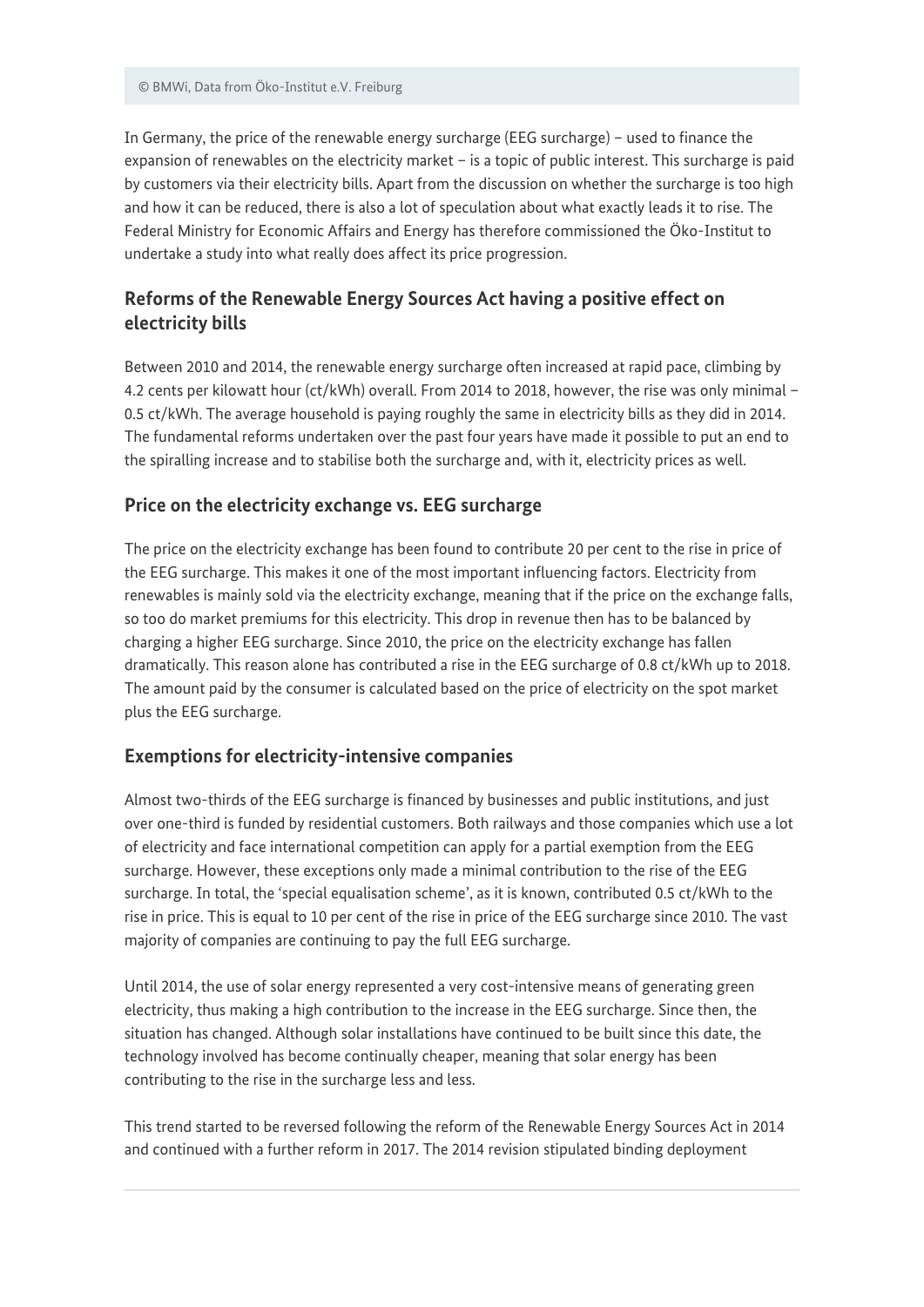corridors, concentrated continuing expansion on the low-cost technologies of onshore wind and photovoltaics, and restricted the creation of additional capacities for what is comparatively costintensive biomass.

#### **Over the past four years, wind energy has seen the strongest development among all sources of energy**

Offshore wind turbines are a relatively new technology with correspondingly high initial costs and feed-in tariffs. This explains why offshore wind has contributed to the increase in the EEG surcharge over recent years.

However, competitive auctions are already causing the costs of new wind energy and photovoltaic installations to drop dramatically. In the future, the cost of offshore wind energy will fall even further, as will wind power generated onshore, which is already cheap today. In fact, the operators of three out of the four offshore wind farms that took part in the auction submitted zero-subsidy bids. This means that from 2023, they are to be operated without receiving any government funding under the Renewable Energy Sources Act. When it comes to wind power produced onshore, the level of funding awarded for the winning bids was also very low – at around just 4 ct/kWh.

#### FURTHER INFORMATION

[Good prospects: households benefiting from stable electricity prices](https://www.bmwi-energiewende.de/EWD/Redaktion/EN/Newsletter/2017/16/Meldung/topthema.html)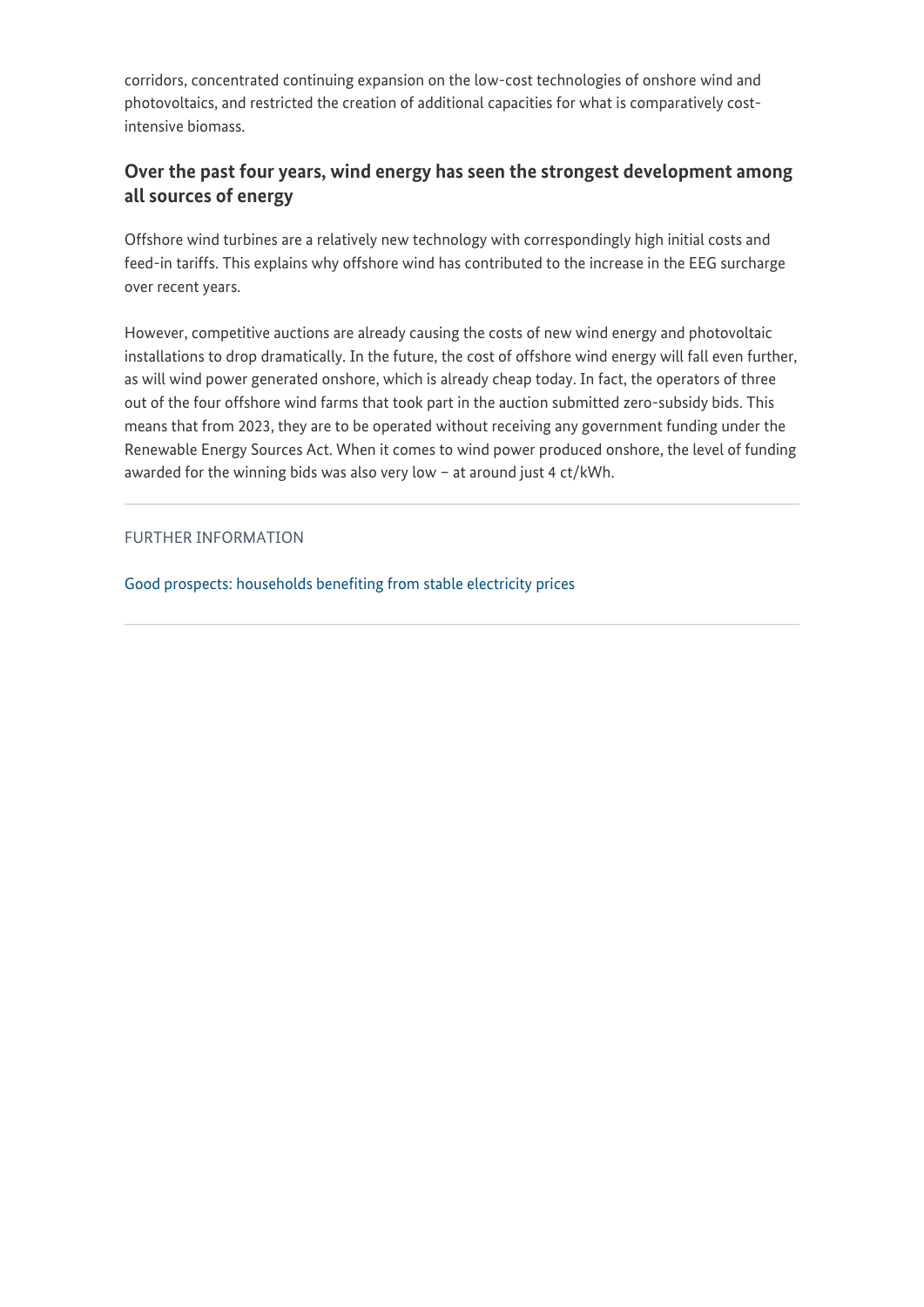## **Electricity market data now available for download – isn't that SMARD?**

**Did you know that the SMARD online platform has allowed users to trace electricity market data in real-time since July 2017? At the end of 2017, new features were added, making the platform even more interesting for users to visit.**



© Bundesnetzagentur

"SMARD is a treasure trove for all those who are interested in the energy transition and in the electricity market in particular," Jochen Homann, President of the Bundesnetzagentur, said on the day the online platform was launched in July 2017. Rainer Baake, State Secretary at the Federal Ministry for Economic Affairs and Energy, added: "The platform is user-friendly and easy to navigate for everyone. It also offers a wide set of analysis tools for experts." The Bundesnetzagentur is managing the platform on behalf of the Federal Ministry for Economic Affairs and Energy and had already announced that it would continue to enhance the SMARD platform in future.

Last December, it rolled out a major update, delivering a wide range of improvements for its users. By selecting the 'download data' section, users can now easily save all of the information displayed in the 'visualise market data' section on their computer.

#### **Improvement no. 1: all data can be downloaded free of charge**

Whenever users download data from the platform, they can decide whether they want to save the data as an Excel table or in another data format. This new feature can be used to download entire timelines that show about how much each source of energy has contributed to electricity generation over time, starting in January 2015. After selecting a particular time period, users can decide if they want the data to be displayed for every quarter of an hour, hour, day, week or year. All of the data can be downloaded free of charge and users also have the right to further process the data that they have downloaded (under the so-called CC BY 4.0 licence).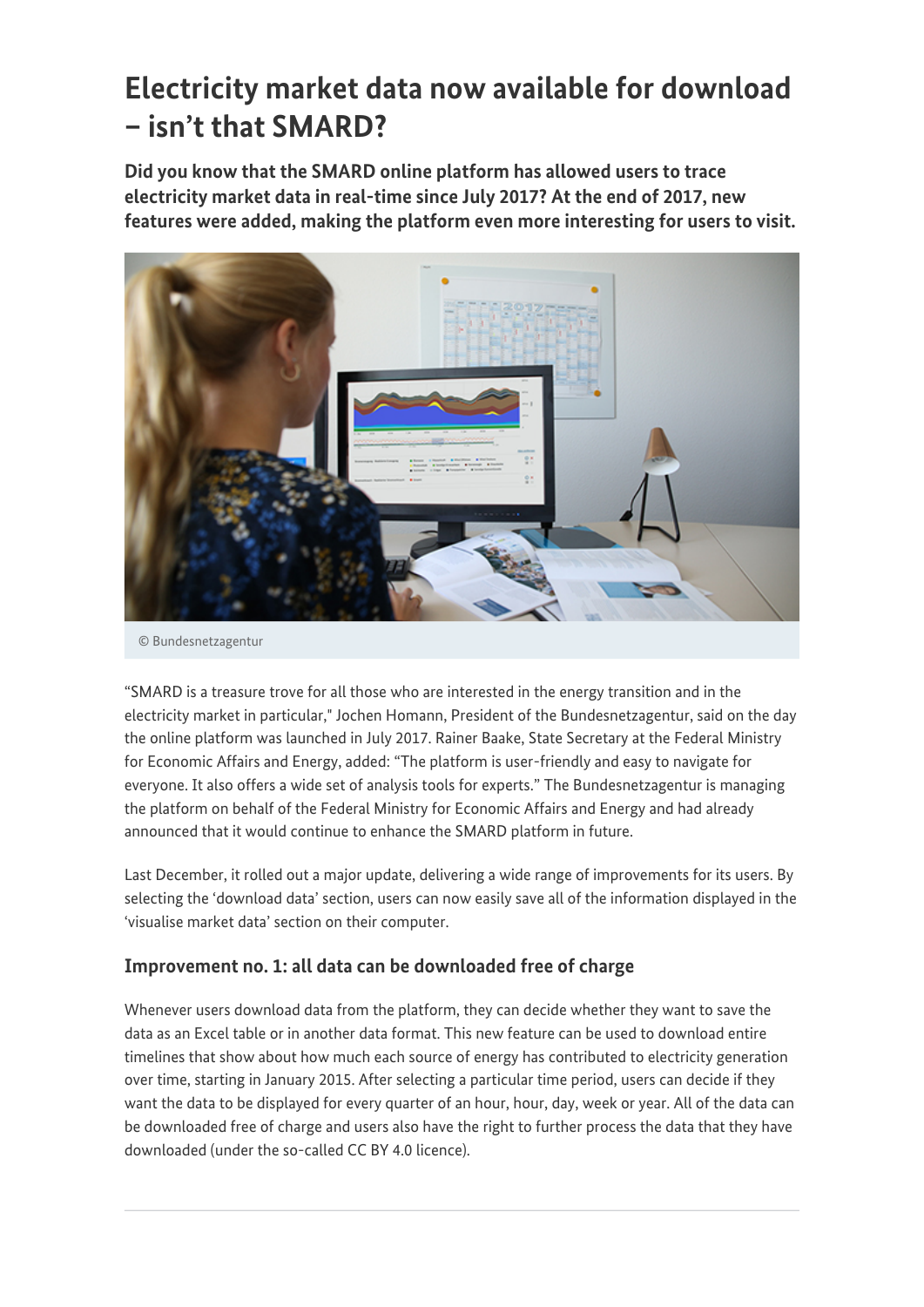The SMARD data available for 1 January 2018 is particularly interesting: it shows that in the early hours of New Year's Day, renewables were able to cover 100% of Germany's electricity demand, with 40,000 megawatts delivered by wind power, hydropower and biomass alone.

#### **Improvement no. 2: all of the platform is now available in English**

All sections of the platform are now available, not only in German, but also in English. This is important as the energy transition also has a pan-European dimension. An ever increasing number of countries within the EU are switching to renewable energy. This is why SMARD offers key data about the electricity market not only for Germany, but also for Austria and Luxemburg. The three countries are part of the same electricity market area.

#### **Improvement no. 3: updated list of German power plants**

In addition to this, the Bundesnetzagentur has extended its list of German power plants to cover a total of 760 facilities. The list includes geographical information and master data such as location, plant operator, the main source of energy used, and rated output. For many power plants, photographs have also been included. The overview can be displayed either as a map or a table. Users also have the option to search for a particular power plant via a special interface.

FURTHER INFORMATION

- $\rightarrow$  [SMARD electricity market data for all](https://www.smard.de/blueprint/servlet/page/bnetza-en/5790)
- $\rightarrow$  [Electricity market of the future](http://www.bmwi.de/EN/Topics/Energy/electricity-market-of-the-future.html)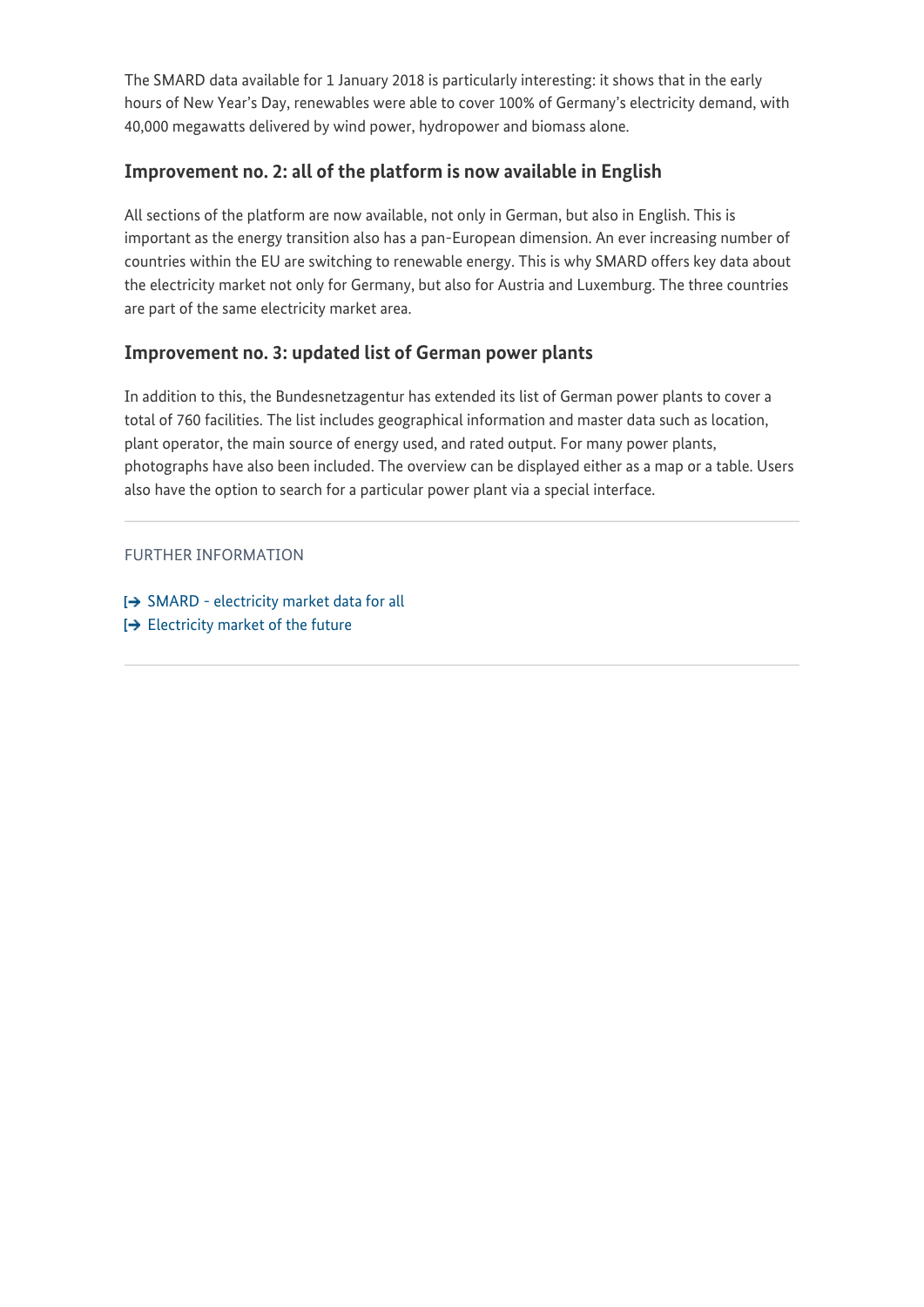## **What exactly are flexibility options?**

**One of the main goals of the energy transition is to increase the amount of electricity that is being generated from renewable energy. However, this will only be possible if our energy supply becomes more flexible. Read on to learn more about this and about how it all relates to cooking a stew.**



#### **This is what it's all about: Optimising our electricity supply system to ensure that the share of renewables can be further increased**

Nothing beats a good home-made stew – and what you put in it is up largely to your own creativity: if you run out of potatoes, you can just add carrots instead. If you have already added a good pinch of ground pepper, you might leave out the chili peppers this time. So making a great stew means making the best possible use of the ingredients you have available.

The same concept applies to the energy transition and to combining different flexibility options. Just like you add different ingredients to make a good stew, you can use different types of flexibility options to make the electricity supply more reliable, secure and affordable.

As the energy transition is being rolled out across the country and the share of renewable energy continues to grow – it is set to reach 50 per cent by 2030 and 80 per cent by 2050 – the way electricity is supplied needs to be optimised. Renewable energy is cheap to produce, but it is also volatile. In order to ensure that our electricity supply is secure and affordable at the same time, we need to use the right combination of flexibility options.

#### **Option no. 1: flexible supply**

Most types of renewable energy are weather-dependent. Wind power and solar energy are generated whenever the wind blows and the sun shines – irrespective of the actual demand for energy.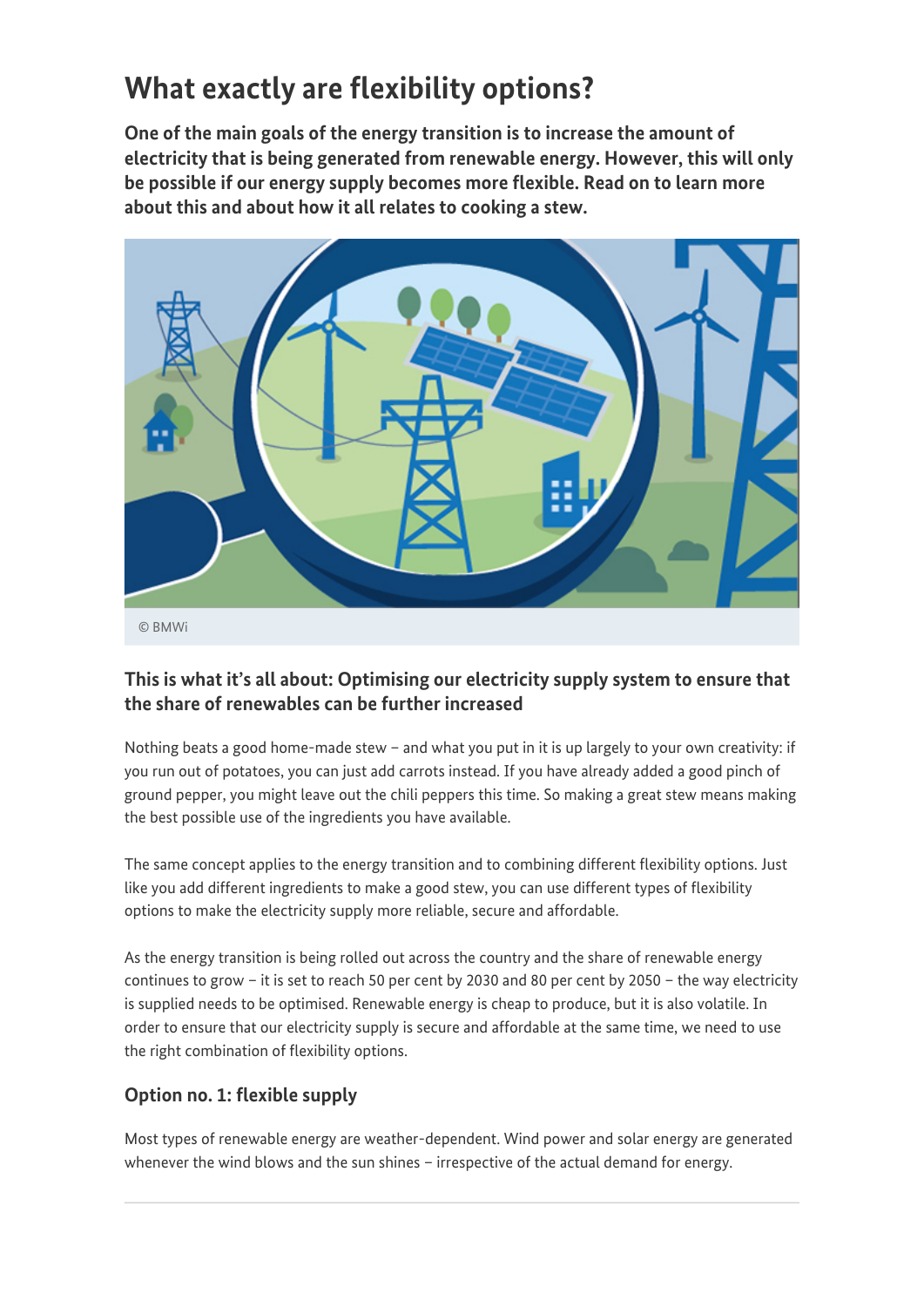However, if there isn't any wind or sun, no electricity is generated – this distinguishes wind turbines and solar installations from fossil-fuel power plants that can supply electricity around the clock. In order to balance supply and demand, our traditional coal and gas-fired power plants need to be able to respond more flexibly, to adapt the amount of electricity they generate both to the demand that exists, and to the amount of fluctuating renewable energy that is being generated. Basically this means that fossil-fuel power plants need to reduce or increase the amount of electricity they supply more quickly and more frequently.

#### **Ingredient no. 2: demand-side management**

Having to respond to an inflexible supply of electricity is nothing new. Large-scale electricity users in the industrial sector, but also in commerce, trade and the services sector have had to respond to inflexible sources of electricity – for example nuclear power – in the past. They responded by consuming more electricity at times when it was cheap, for example during the night.

Renewable energy, too, requires electricity consumers to adapt: they need to consume electricity at times when large amounts of wind and solar power are available. The price on the electricity exchange is a key indicator here: if supply greatly exceeds demand, prices on the exchange will fall. Large-scale electricity consumers, in particular, can benefit by consuming more electricity at times when large amounts of electricity are available and therefore prices on the electricity exchange are low.

They can, for example, use any extra electricity to produce heat (power to heat) and therefore reduce their demand for fuel oil and gas. To learn more about this, please click [here.](https://www.bmwi-energiewende.de/EWD/Redaktion/EN/Newsletter/2016/07/Meldung/direkt-answers.html) In addition to this, electric cars can be charged at times when there is plenty of electricity available.

#### **Ingredient no. 3: flexible storage**

Electricity in itself cannot be stored. Kilowatt-hours don't wait around until they are needed. Storing electricity means transforming it, for example in pumped-storage facilities or batteries.

Storing electricity is necessary in situations when electricity generation is inflexible and consumers cannot manage demand. In situations like this one, usually, pumped-storage facilities in the Alps are being used. This has been sufficient up until now. In the future, however, it might be necessary to use additional storage facilities, which are located in Scandinavia. These could be tapped by laying additional marine cables, which is relatively cheap. Battery storage units are a lot smaller than pumped-storage facilities. They help balance small fluctuations in supply and demand – so-called frequency variations – and therefore make a key contribution to ensuring security of supply.

#### **Ingredient no. 4: expanding the grid**

The most import flexibility option of all is the grid. It ensures that fluctuations in supply and demand are balanced across regions. If, at one given moment, one German region is producing large amounts of electricity, but the demand for this electricity in this region is low, the electricity is transported on to another region, where the demand is higher. However, in order for this to work well, the grid needs to be in good shape. If there are bottlenecks in the grid, the wind power that is being generated in the north of Germany cannot be passed on to the large centres of demand that are located in the west and south of the country. The Federal Government is therefore doing everything in its power to build high-voltage power lines across the country in order to ensure that the electricity can be transported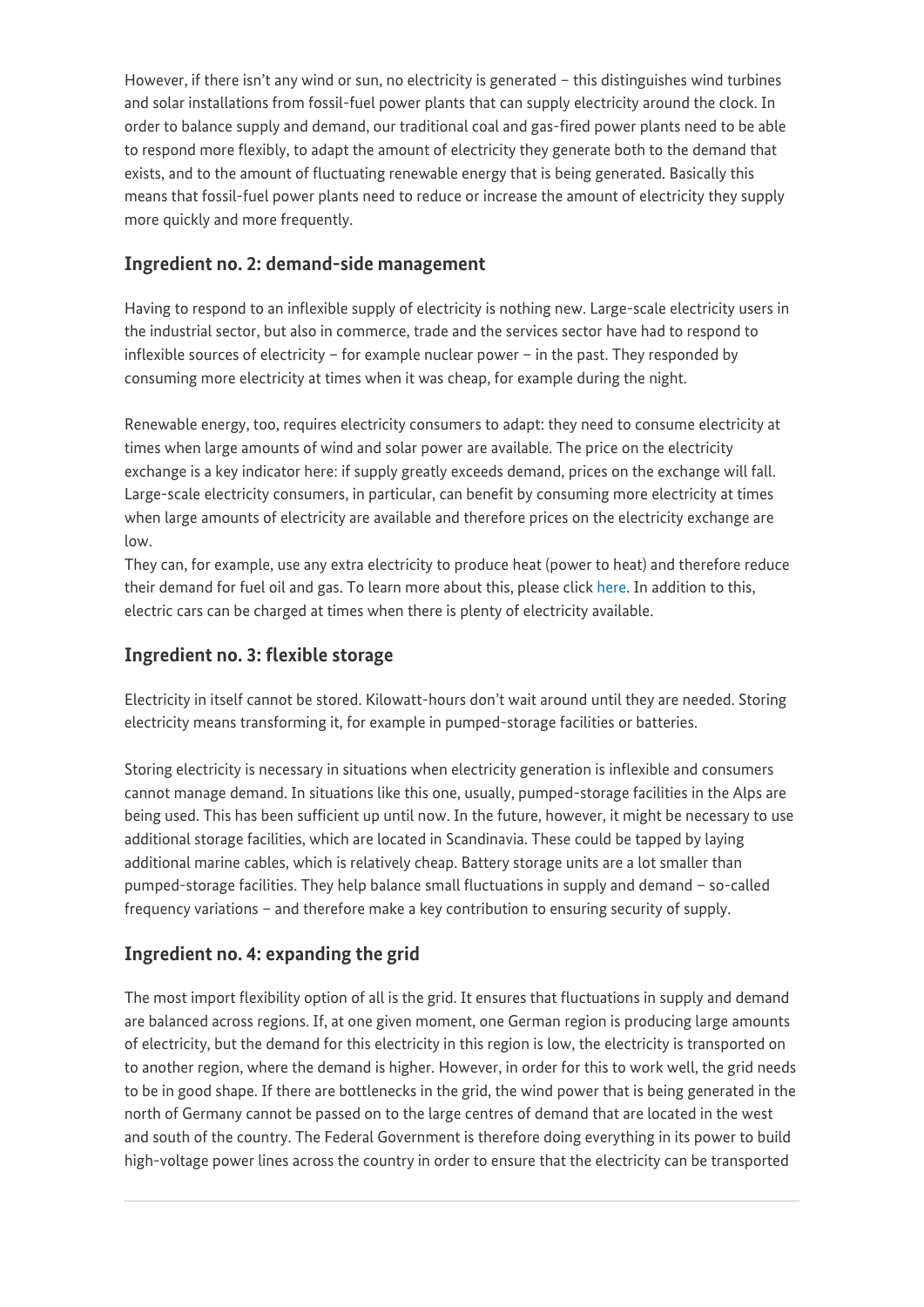to wherever it is needed.

Making the grid more flexible across the whole of the EU will also help improve security of supply. If Germany is generating plenty of wind and solar power, for example, it can supply it to neighbouring countries that urgently need it. It also works the other ways round: at times when the wind is blowing less hard and the sky is cloudy and Germany has a high demand for electricity, pumped-storage facilities in the Alps and Scandinavia can be used to bridge the gap. As Germany is also part of the European grid, it needs to maintain fewer back-up power plants. This reduces the total cost of its electricity supply (to learn more about the Energy Union, please click [here\)](https://www.bmwi-energiewende.de/EWD/Redaktion/EN/Newsletter/2017/05/Meldung/direkt-account.html).

This also means that putting in place a well-developed grid in both Germany and the EU will make using other flexibility options – which are usually more expensive – obsolete in the medium-term. This is another reason why flexibility options are at the very top of the Federal Government's agenda.

#### **The more the merrier**

The four ingredients named above are only a few examples of a wide range of flexibility options that can be used to bring about an energy supply that works well. And at the heart of all of these options lies digitisation, which connects electricity generation facilities, consumers and the grid in an efficient and smart manner, helps use less energy, and lets us use energy more efficiently.

At the end of the day, the market will decide which flexibility options are the most sought-after. And it will be only the most effective and efficient ones that will help make the energy transition a success.

#### FURTHER INFORMATION

 $\rightarrow$  [Electricity market of the future](http://www.bmwi.de/EN/Topics/Energy/electricity-market-of-the-future.html) [Flexibility options in the Federal Ministry for Economic Affairs: 'Electricity 2030 – long-term](http://www.bmwi.de/Redaktion/EN/Publikationen/discussion-paper-electricity-2030.html) [trends and what we need to do over the coming years'](http://www.bmwi.de/Redaktion/EN/Publikationen/discussion-paper-electricity-2030.html)  $\rightarrow$  [An electricity grid for the energy transition](http://www.bmwi.de/Redaktion/EN/Dossier/grids-grid-expansion.html)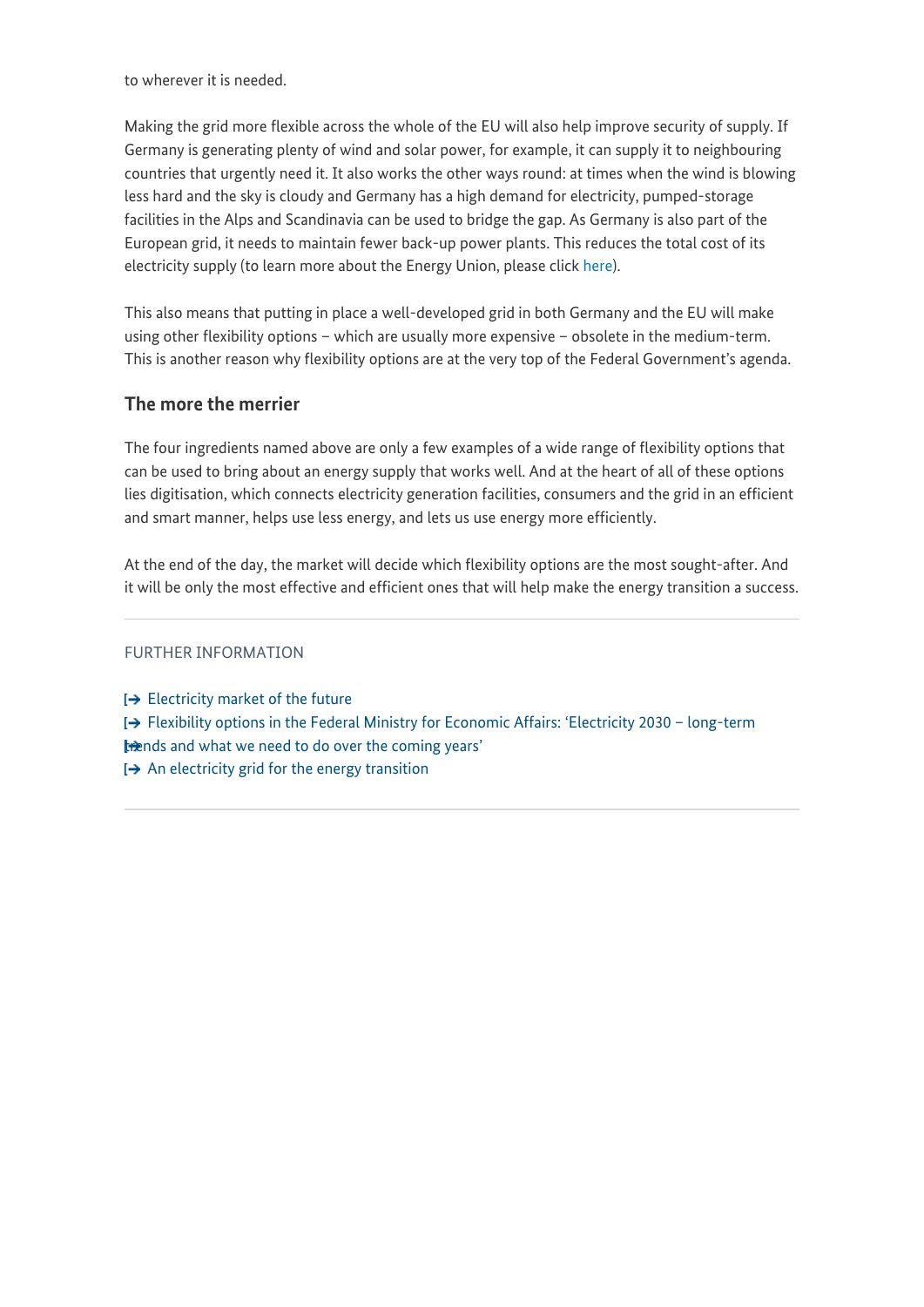### **2018 Energy Efficiency Hack: Hacking solutions for the energy transition**

**The word hacker has become associated with someone who breaks into a computer system. Originally however, the word was used to describe tech-savvy persons who use their technical knowledge to find creative solutions. This is what the Energy Efficiency Hack, which will take place in Berlin this February, is all about.**



© Britta Pedersen

Get ready for the second edition of the Energy Efficiency Hack, which will take place in Berlin from 18 to 19 February 2018! The hackathon – a term created from the words 'hack' and 'marathon' – will bring together coders, engineers, designers, psychologists, sociologists and entrepreneurs who will work in teams to find solutions to particularly important energy efficiency challenges.

#### **Three different problems, one common goal: reducing energy consumption**

The problems that this year's participants will be asked to work on are:

1. How can we use the internet of things to keep food from going bad in our supermarkets, i.e. reduce the amount of food that reaches its expiration date and therefore has to be thrown away? And how can we, at the same time, reduce the amount of energy required for keeping food refrigerated in our supermarkets?

2. How can we design a smart and customer-friendly tool that helps consumers choose the right type of insulation for building or renovating their homes and therefore cut their energy bills?

3. How can we improve building automation systems to make them particularly easy to use – for example when it comes to controlling windows, blinds, heating, ventilation and lighting systems? How can we market smart building automation products more successfully and ensure that as many consumers as possible opt for this way of reducing their energy consumption?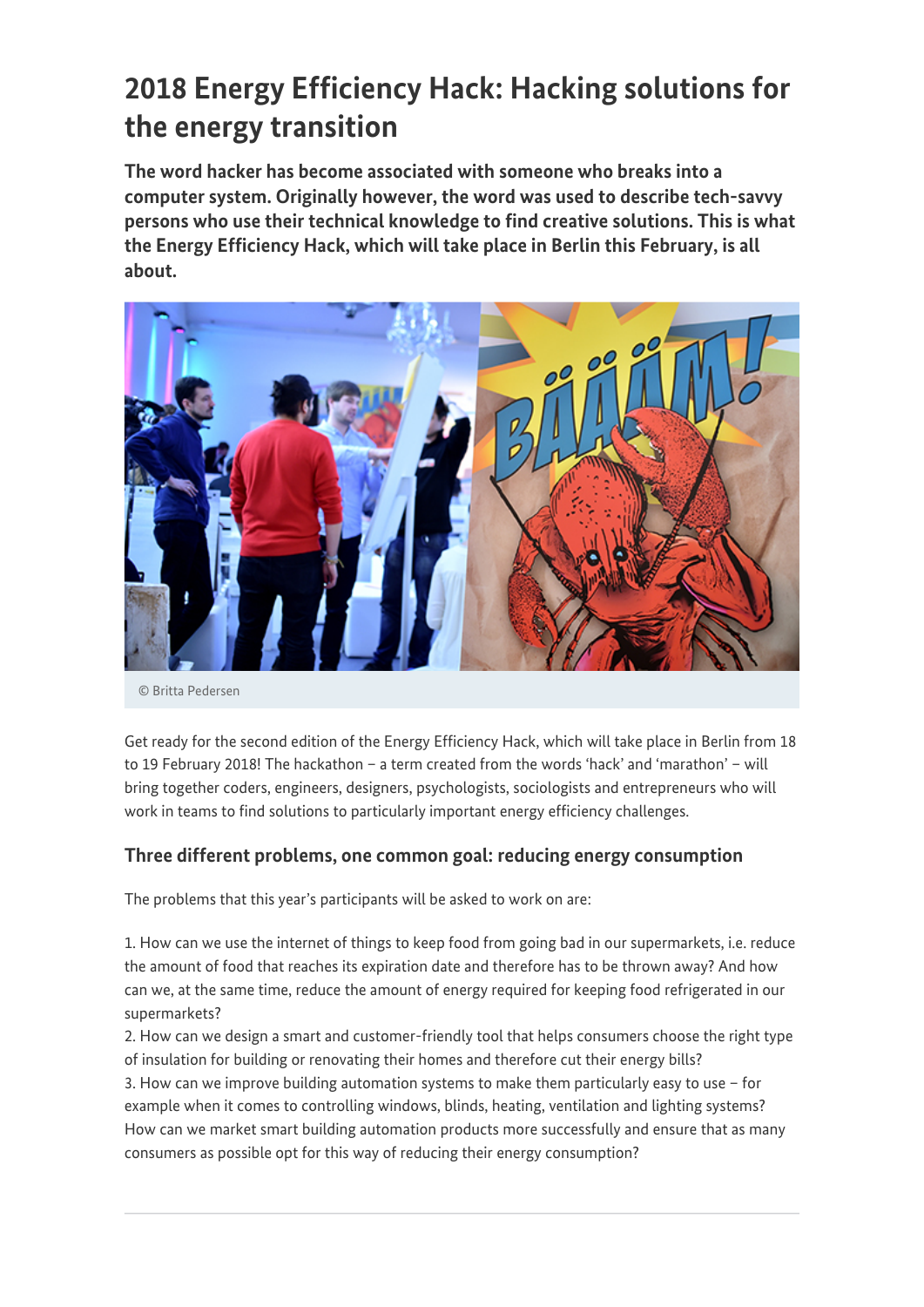Each team will decide which of these three problems they want to work on, and will be given ten hours – on the second day of the event – to develop solutions. They will then be asked to present their solution to a panel consisting of jurors from across all sectors. The winners will be honoured directly at the event. They will be given non-cash prizes and the opportunity to continue working on their idea with one of the companies represented at the event.

#### **Policymakers and businesses join forces to improve energy efficiency**

This year's Energy Efficiency Hack will once again be hosted by the German Energy Efficiency Initiative (DENEFF). DENEFF consists of more than 150 companies that are leading in the field of energy efficiency and that have all set themselves the objective of improving energy efficiency.

Better energy efficiency is not only key in order to bring about the energy transition, it is also important for helping businesses cut their energy bills so they can continue to stand the test of global competition. An ever larger number of start-up are also picking up on the idea of improving energy efficiency. This will help boost competition and at the same time create new jobs.

Federal Minister for Economic Affairs and Energy, Brigitte Zypries, who serves as the patron for the event, said: "Our goal is for Germany to maintain its position as one of the leading innovators, not least in the energy sector. If we want to achieve this goal, we need to try new things and venture into uncharted territory – which is the idea behind the Energy Efficiency Hack. We are therefore delighted that, following last year's first successful Hack, DENEFF has decided to host a second edition of this event."

#### **Sign up now!**

The 2018 Energy Efficiency Hack will take place in Betahaus – a co-working space in Berlin's Kreuzberg district. Applications need to be submitted by 9 February 2018. If you are a student, startup or industry representative working in the field of energy efficiency and want to sign up for the event, please click here. To give hackers from all over the world the opportunity to take part, the event will be held in English.

#### FURTHER INFORMATION

- **1→ [2018 Energy Efficiency Hack](https://www.eehack.com/)**
- **E>** [DENEFF website](http://www.deneff.org/fileadmin/downloads/DENEFF_english_summary.pdf)
- $\rightarrow$  [Information about energy efficiency](http://www.bmwi.de/Redaktion/EN/Dossier/energy-efficiency.html)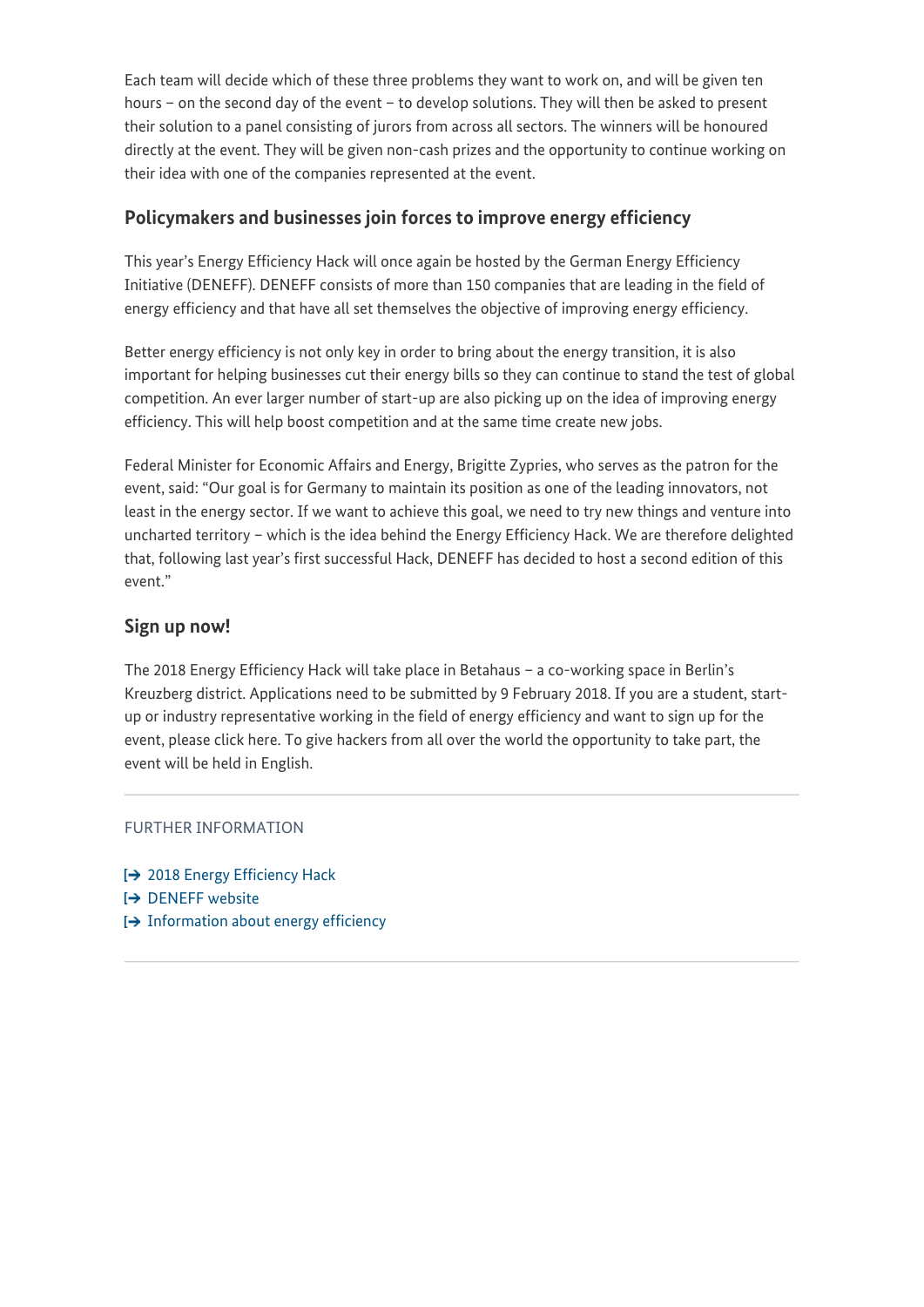### **Quote of the week**



"If we want to meet our long-term climate change mitigation goals, we need to use renewable energy across all sectors, not least in the transport and buildings sector."

Rainer Baake, State Secretary at the Federal Ministry for Economic Affairs and Energy, at the 8th Assembly of the International Renewable Energy Agency (IRENA) in Abu Dhabi.

## **A key milestone: the 28 EU energy ministers set the course for a European energy transition**

**In December of last year, the EU's energy ministers presented their joint position on the legislative package entitled 'Clean Energy for All Europeans'. The package had been adopted by the European Commission and set out a number of proposals, including better integration of the national energy and climate plans, the roll-out of renewable energy across the EU and the modernisation of the electricity market. The next step now is for the Council, the Parliament, and the Commission to engage in 'trilogue' negotiations on the package.**

### **European Commission approves exemption of existing facilities from the renewable energy surcharge**

**The European Commission has cleared Germany's decision to fully exempt existing installations used for the operator's own electricity supply from the renewable energy surcharge and declared this to be in line with EU state-aid rules. In addition to existing installations, new installations generating electricity from**